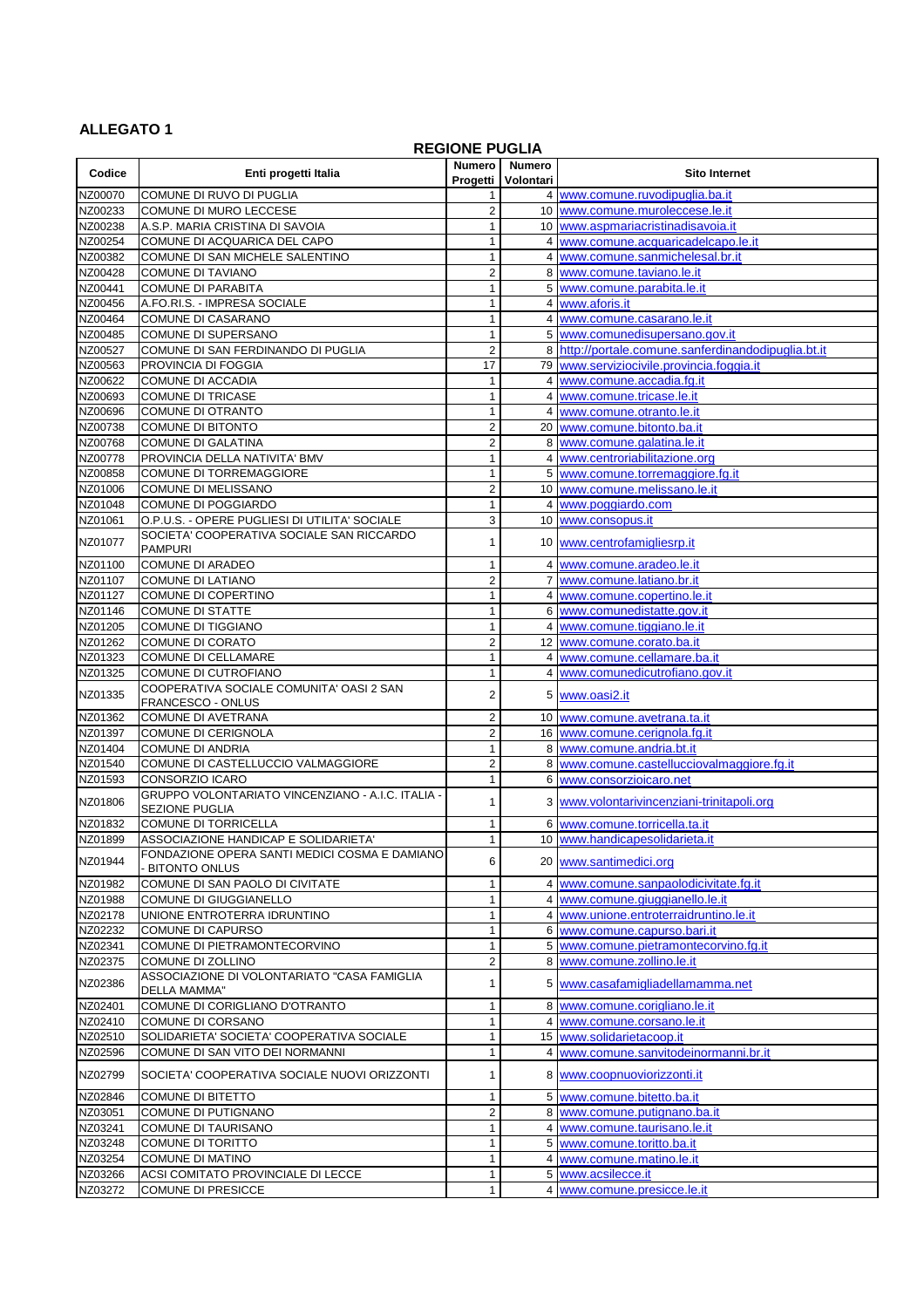| Codice             | Enti progetti Italia                                                                        | Numero  <br>Progetti | <b>Numero</b><br>Volontari | <b>Sito Internet</b>                                                                      |
|--------------------|---------------------------------------------------------------------------------------------|----------------------|----------------------------|-------------------------------------------------------------------------------------------|
| NZ03406            | UNIVERSITA' DEL SALENTO                                                                     |                      |                            | 14 www.unisalento.it                                                                      |
| NZ03667            | <b>COMUNE DI ORIA</b>                                                                       |                      |                            | 4 www.comune.oria.br.it                                                                   |
| NZ03915            | <b>COMUNE DI MARTANO</b><br>COMUNE DI CASTRIGNANO DEI GRECI                                 |                      |                            | 4 www.comune.martano.le.it                                                                |
| NZ03955<br>NZ03969 | COMUNE DI MONTESANO SALENTINO                                                               |                      |                            | 4 www.comune.castrignanodeigreci.le.it<br>4 www.comunemontesanosalentino.it               |
| NZ03971            | <b>COMUNE DI MIGGIANO</b>                                                                   |                      |                            | 4 www.comune.miggiano.le.it                                                               |
| NZ03974            | <b>COMUNE DI NOCIGLIA</b>                                                                   |                      |                            | 4 www.comune.nociglia.le.it                                                               |
| NZ03989            | <b>COMUNE DI CASTRO</b>                                                                     | 1                    |                            | 4 http://www.comune.castro.le.it/                                                         |
| NZ04022            | <b>COMUNE DI ORTELLE</b>                                                                    | 1                    |                            | 4 www.comune.ortelle.le.it                                                                |
| NZ04045            | L'ADELFIA SOC. COOP SOCIALE                                                                 |                      |                            | 15 www.ladelfia.org                                                                       |
| NZ04072            | COOPERATIVA SOCIALE SAN GIUSEPPE                                                            |                      |                            | 4 www.comunitasangiuseppe.it                                                              |
| NZ04105<br>NZ04115 | <b>COMUNE DI FRAGAGNANO</b><br>U.A.L. UNIONE AMICI DI LOURDES - ONLUS                       | 1                    |                            | 4 www.comune.fragagnano.ta.it<br>10 www.unioneamicidilourdes.it                           |
| NZ04158            | ASSOCIAZIONE INSIEME PER I DISABILI ONLUS                                                   |                      |                            | 4 www.insiemeperidisabili.it                                                              |
|                    | ISTITUTO COMPRENSIVO STATALE PASCOLI                                                        |                      |                            |                                                                                           |
| NZ04185            | <b>PARCHITELLO</b>                                                                          |                      |                            | 5 www.pascoliscuola.it                                                                    |
| NZ04241            | <b>COMUNE DI MARUGGIO</b>                                                                   | 1                    |                            | 6 www.comune.maruggio.ta.it                                                               |
| NZ04251            | COMUNE DI SANT'AGATA DI PUGLIA                                                              | 1                    |                            | 4 www.comune.santagatadipuglia.fg.it                                                      |
| NZ04257            | <b>COMUNE DI RACALE</b>                                                                     |                      |                            | 8 www.comune.racale.le.it                                                                 |
| NZ04275<br>NZ04277 | COMUNE DI CEGLIE MESSAPICA<br>FONDAZIONE DE PALO UNGARO                                     |                      |                            | 4 http://www.comune.ceglie-messapica.br.it/<br>6 http://fondazionedepaloungaro.jimdo.com/ |
| NZ04288            | <b>COMUNE DI ERCHIE</b>                                                                     |                      |                            | 4 www.comune.erchie.gov.it                                                                |
|                    |                                                                                             |                      |                            |                                                                                           |
| NZ04372            | LAVORIAMO INSIEME ONLUS COOPERATIVA SOCIALE                                                 |                      |                            | 4 www.lavoriamoinsieme.com                                                                |
| NZ04458<br>NZ04463 | COMUNE DI PULSANO<br>COMUNE DI CASTRIGNANO DEL CAPO                                         | 1                    |                            | 6 www.comune.pulsano.ta.it<br>4 www.comune.castrignanodelcapo.le.it                       |
|                    |                                                                                             |                      |                            |                                                                                           |
| NZ04492            | UNIVERSITA' DELLA TERZA ETA' "ROSALBA BARNABA"                                              |                      |                            | 4 www.utebarnabarosalba.it                                                                |
| NZ04668            | COMUNE DI SAN PANCRAZIO SALENTINO                                                           | 1                    |                            | 4 http://www.sanpancraziosalentino.gov.it/                                                |
| NZ04680            | ASSOCIAZIONE SCUOLE E LAVORO                                                                | 1                    |                            | 2 www.ascla.it                                                                            |
| NZ04759<br>NZ04883 | UNIVERSITA' DEGLI STUDI DI BARI<br><b>COMUNE DI ADELFIA</b>                                 | 3<br>1               |                            | 36 www.uniba.it<br>6 www.comune.adelfia.gov.it                                            |
| NZ04922            | A.I.C.C.O.S. ONLUS                                                                          | 1                    |                            | 4 www.aiccos.wordpress.com                                                                |
| NZ05047            | <b>ANCI PUGLIA</b>                                                                          | 5                    |                            | 33 www.anci.puglia.it                                                                     |
| NZ05051            | PHOENIX SOC.COOP. SOCIALE PER AZIONI                                                        | $\mathbf{1}$         |                            | 4 www.gruppophoenix.eu                                                                    |
| NZ05058            | COMUNE DI ALESSANO                                                                          |                      |                            | 4 www.comune.alessano.le.it                                                               |
| NZ05172            | COOP. SOCIALE "IL CASTORO" A.R.L.                                                           |                      |                            | 5 www.ilcastoroarl.it                                                                     |
| NZ05250            | CONSORZIO PER LA REALIZZAZIONE DEL SISTEMA<br>INTEGRATO DI WELFARE DELL'AMBITO DI POGGIARDO |                      |                            | 15 www.consorziosocialepoggiardo.it                                                       |
| NZ05267            | COOPERATIVA SOCIALE - ONLUS C.I.S.S.                                                        | 1                    |                            | 4 www.cooperativaciss.it                                                                  |
| NZ05306            | ASSOCIAZIONE DI VOLONTARIATO "MARCO 6,31"<br><b>ONLUS</b>                                   |                      |                            | 4 www.marcoseitrentuno.it                                                                 |
| NZ05313            | COMUNE DI LIZZANELLO                                                                        |                      |                            | 4 www.comune.lizzanello.le.it/                                                            |
| NZ05332            | <b>COMUNE DI TUGLIE</b>                                                                     | $\overline{c}$       |                            | 8 www.comune.tuglie.le.it                                                                 |
| NZ05371            | <b>COMUNE DI VERNOLE</b>                                                                    |                      |                            | 3 www.comunedivernole.it                                                                  |
| NZ05903            | ANFFAS ONLUS GIOVINAZZO                                                                     |                      |                            | 6 www.giovinazzo.anffaspuglia.it                                                          |
| NZ05951            | ASSOCIAZIONE PEGASO ONLUS<br>ISTITUTO COMPRENSIVO SANTA CHIARA - PASCOLI                    |                      |                            | 4 www.progettopegaso.it                                                                   |
| NZ06042            | ALTAMURA                                                                                    | 2                    |                            | 10 www.scuolasantachiarafg.it                                                             |
| NZ06121            | ANFFAS ONLUS DI GRAVINA DI PUGLIA                                                           |                      |                            | 4 www.anffasonlusgravina.altervista.org                                                   |
| NZ06161            | COMUNE DI MELPIGNANO                                                                        | 2                    |                            | 8 www.comune.melpignano.le.it                                                             |
| NZ06297<br>NZ06300 | COOP.SOC. PROMOZIONE SOCIALE E SOLIDARIETA'<br>COOP. XIAO YAN RONDINE CHE RIDE              |                      |                            | 4 http://coopsocjobeltrani.weebly.com/<br>4 www.xiaoyan.it                                |
| NZ06405            | SOCIETA' COOPERATIVA SOCIALE SOLELUNA                                                       |                      |                            | 4 www.cooperativasoleluna.it                                                              |
| NZ06412            | ASSOCIAZIONE SANTA CECILIA ONLUS                                                            |                      |                            | 4 www.entesantacecilia.it                                                                 |
| NZ06420            | PARROCCHIA SS GIUSEPPE E PIO                                                                |                      |                            | 4 www.santigiuseppeepio.it                                                                |
| NZ06426            | UNIONE COLTIVATORI ITALIANI                                                                 |                      |                            | 4 www.ucibari.it                                                                          |
| NZ06450            | <b>COMUNE DI TROIA</b>                                                                      |                      |                            | 5 http://www.comune.troia.fg.it                                                           |
| NZ06455            | COMUNE DI VALENZANO                                                                         |                      |                            | 4 www.comune.valenzano.ba.it                                                              |
| NZ06501            | COMUNE DI PALO DEL COLLE                                                                    |                      |                            | 6 www.comune.palodelcolle.ba.it                                                           |
| NZ06559            | <b>COMUNE DI PATU'</b><br>SAVE THE CHILDREN ITALIA ONLUS                                    |                      |                            | 4 www.comune.patu.gov.it<br>4 www.savethechildren.it                                      |
| NZ06572<br>NZ06597 | ASSOCIAZIONE CULTURALE CASA DI VITTORIO                                                     |                      |                            | 3 http://www.casadivittorio.it/cdv/                                                       |
| NZ06610            | <b>COMUNE DI BARLETTA</b>                                                                   | 2                    |                            | 8 www.comune.barletta.bt.it                                                               |
| NZ06618            | APS - VITO DONATO LITURRI                                                                   |                      |                            | 9 www.apsliturri.it                                                                       |
| NZ06662            | COMUNE DI CASAMASSIMA                                                                       | 2                    |                            | 8 www.comune.casamassima.ba.it                                                            |
| NZ06665            | <b>ENTE PARCO NAZIONALE DEL GARGANO</b>                                                     |                      |                            | 4 www.parcogargano.gov.it                                                                 |
| NZ06703            | ANFFAS ONLUS ALTAMURA                                                                       | 1                    |                            | 6 www.anffasaltamura.it                                                                   |